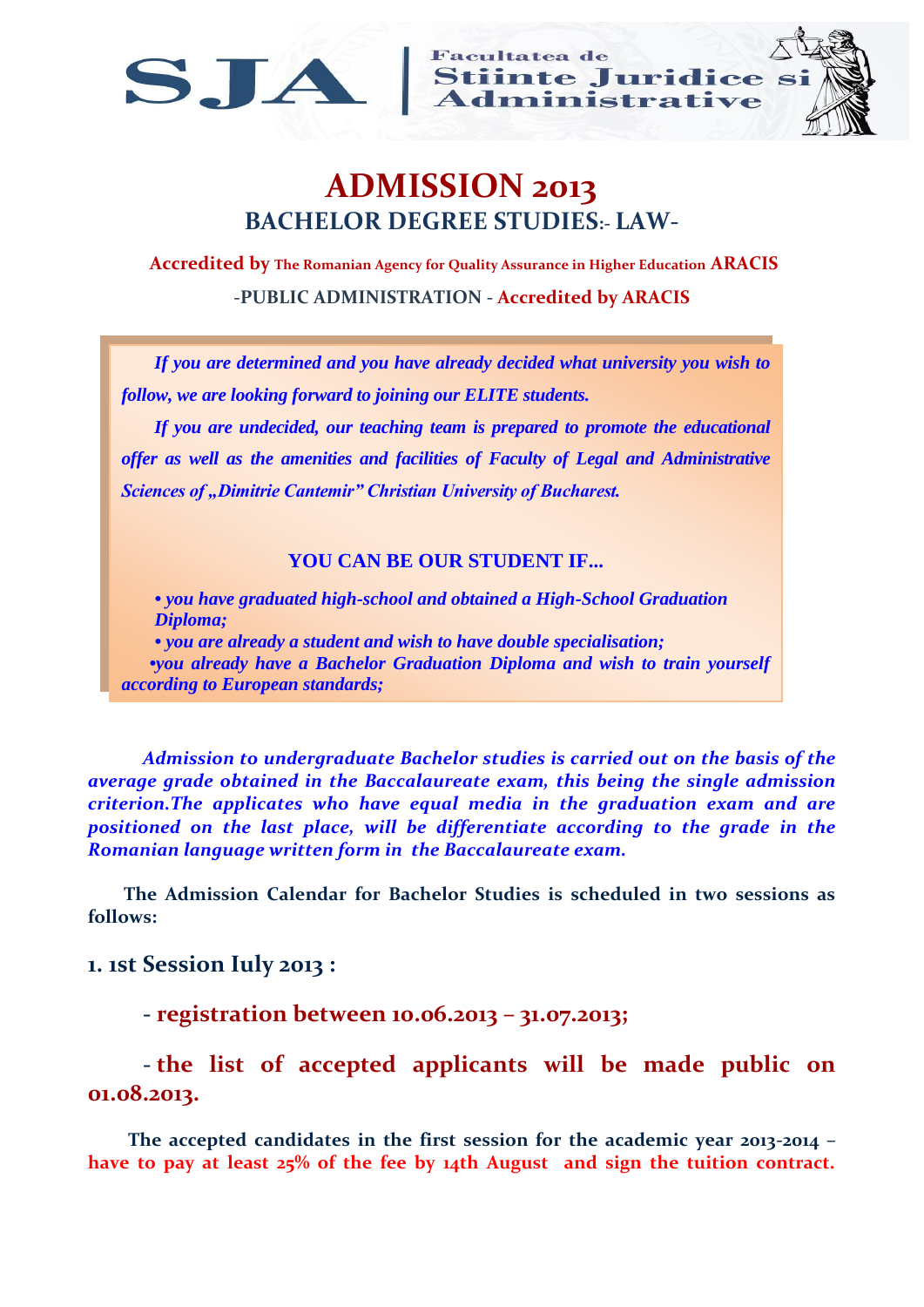**Failing to pay this sum, the place is considered vaccant for the second session scheduled in September 2013.** 

#### **2. 2nd Session September 2013 :**

**- registration between 01.08.2013 – 27.09.2013** 

 **- the list of accepted applicants will be made public on 28.09.2013, only for vaccancies after the first session has completed.**

 **The accepted candidates in the second session for the academic year 2013-2014 – have to pay at least 25% of the fee by 5th October 2013 and sign the tuition contract. Failing to pay this sum, they will lose the place and will not be registred in the first year.** 

## **Required documents to register for the Bachelor Degree Programmes:**

- **Application form (at the Faculty Secretarial Office);**
- **Baccalaureate Diploma (original and legalised copy);**
- **BA Degree Diploma – legalised copy (for candidates wishing to follow a second faculty);**
- **the attestation of recognition of studies for foreign applicants or ethnic Romanians from other countries and for applicants from the Republic of Moldova;**
- **linguistic competence certificate (for foreign applicants);**
- **Birth Certificate – legalised copy;**
- **Identity Card - copy;**
- **Marriage Certificate – copy (if necessary)**
- **Medical Certificate (from Family Physician);**
- $\triangleright$  4 photos (3/4);
- **a receipt attesting payment of the registration fee;**
- **one file envelope;**

## **EDUCATIONAL OFFER**

### **1. Bachelor Studies: LAW**

 **-4 year study for High-Attendance - 500 vaccancies -4 year study for Low-Attendance - 300 vaccancies**

**FEE:**

 **500 € - High-Attendance 450 € - Low-Attendance** 

**The fee is paid in RON according to the NBR exchange rate on payment day ..yment.**